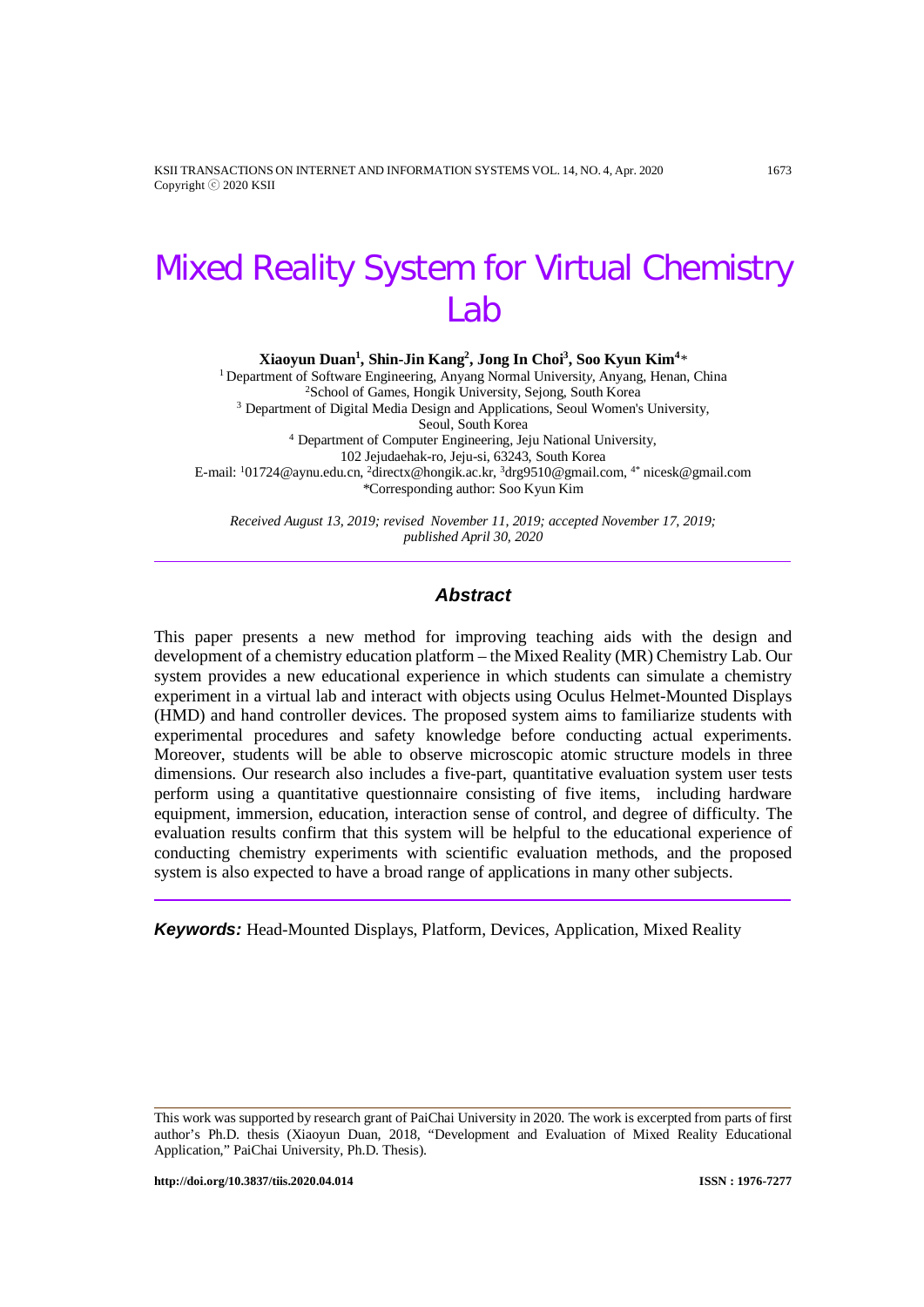## **1. Introduction**

Safety in chemical experiments must be an alarm bell that rings constantly. During an experiment in a Chinese high school, when benzene was added to a mixture of concentrated sulfuric acid and concentrated nitric acid, the mixture suddenly flew out of the test tube and splashed into the eyes of the student involved [1]. This accident happened because concentrated nitric acid, concentrated sulfuric acid and nitrobenzene are all highly corrosive substances. Therefore, this experiment is one of the most dangerous activities in high school chemistry experiments because if concentrated nitric acid is added to concentrated sulfuric acid, it can release a large amount of heat, and if concentrated sulfuric acid is mixed with the water in concentrated nitric acid, the upper layer of concentrated nitric acid could splash and harm the person handling the chemicals. Experimental precautions require that concentrated sulfuric acid be slowly added to concentrated nitric acid, and the mixture must be shaken evenly; only then can the next step be taken. Teachers and textbooks have already explained this to students, but due to their lack of familiarity with safe experimental procedures, students may forget about safety hazards when conducting an experiment. These accidents also occur in institutions of higher education, such as universities. A recent accident happened in Beijing Jiaotong University [2] that caused the death of three students who were participating in the experiment.

Safety is not a trivial matter in chemistry experiments or other subjects, and this is one of the main topics of this research. In this paper, we propose a Mixed Reality (MR) application that we designed to support real chemical experiments. Our application, the "MR Chemistry Lab" has the potential to avoid the dangers of chemistry experiments in education by combining the technologies of Augmented Reality (AR) and Virtual Reality (VR). To create this system, we used normal commercial hardware such as an Oculus HMD, hand controllers and Google Cardboard. We sought the best interaction mode for this application by analyzing the features of various student behaviors in laboratories. Students majoring in chemistry and teachers participated in experiments to evaluate the proposed system. The experimental results show that students can achieve their educational objectives more effectively by using our system. Students can observe microscopic molecular combinations and arrangement structures in tabulation from an intuitive, three-dimensional space. Our research demonstrates that it is possible to partially replace very dangerous experiments such as chemistry experiments and that the proposed application can be applied to various virtual experiments.

# **2. Methods**

#### **2.1 Aim**

We propose a new virtual education environment by designing and developing a chemistry education system – the Mixed Reality (MR) Chemistry Lab. To develop this system, we investigated the current methods of conducting chemistry experiments and devised a safe MR educational environment composed of various virtual reality devices and contactless interaction equipment. In addition, we provided an evaluation system to verify our results. The verified results show that the proposed system improves the experience of chemistry experiments. This system will help students gain knowledge in a safe environment before performing actual experiments. This system provides a virtual education environment where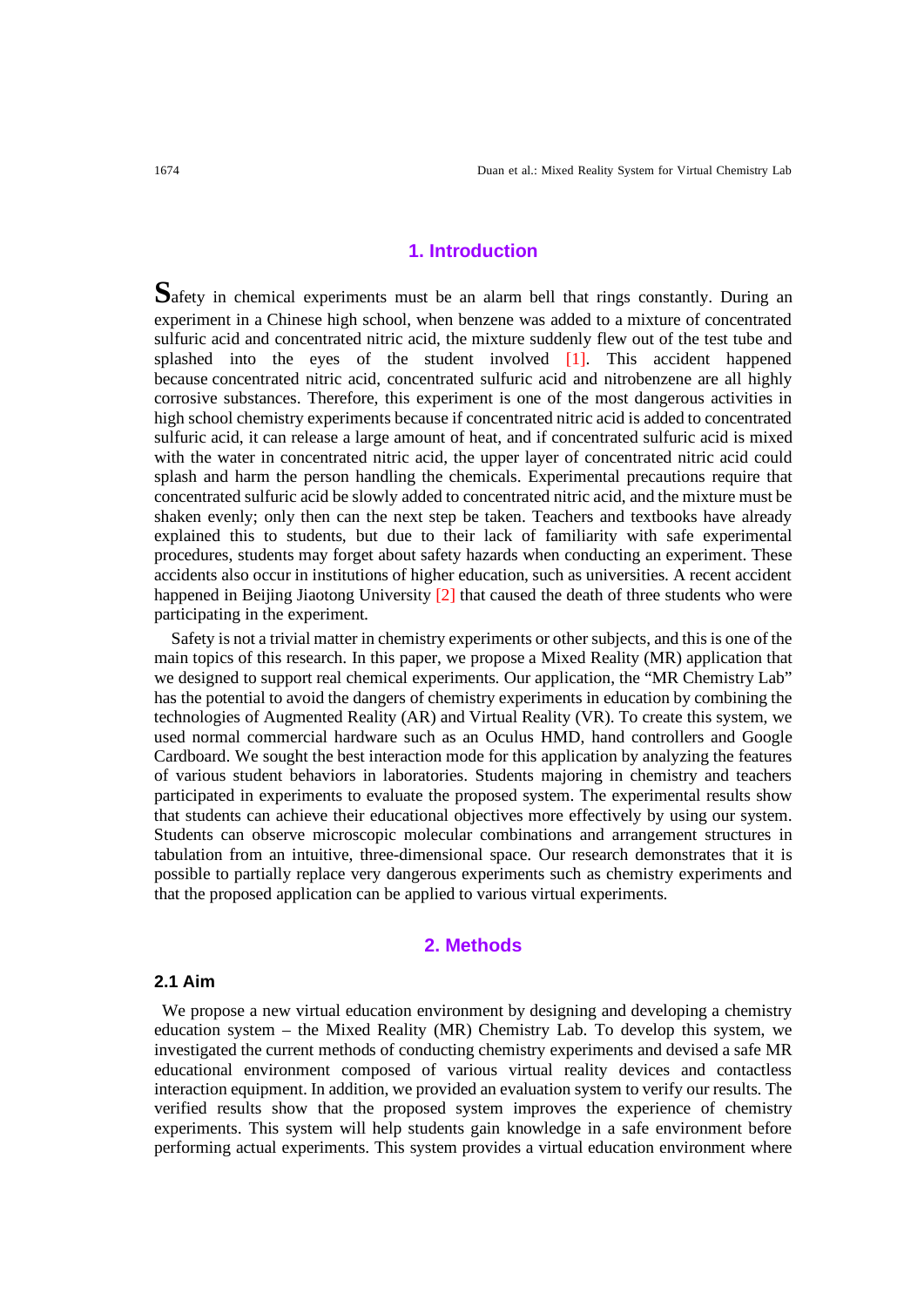students can easily acquire chemistry knowledge by easily editing the microscopic atomic structure models in a three-dimensional virtual space.

#### **2.2 Related Research**

The term "Mixed Reality" was first coined by Paul Milgram and Fumio Kishino in 1994 [3]. They introduced the concept of a virtual continuum and focused on how the taxonomy of taxonomies applied to presentation. Since then, the use of a hybrid reality has not only transcended displays but also included environmental inputs, spatial sound, and location. In MR systems, the user can perceive both the surrounding physical environment and the digital elements presented by using translucent displays, for example. In essence, MR is a highly interdisciplinary field.

A key issue in MR systems is the efficient integration of software and hardware platforms with the real world. The latest augmented reality (AR) hardware platform includes devices such as computers with cameras, smartphones, head-mounted displays (HMDs), glasses, and haptic devices.

A PC with a webcam is one of the platforms used for AR. A marker is placed within the view of the webcam to display a real-time, live feed. The Shiseido Makeup Mirror [4] is a typical example of a PC-based AR platform. Customers can take photos and then virtually try out various cosmetic styles and colors, which simplifies the trial and error process of cosmetics selection, while increasing sales and customer engagement. Kiosks are another PC-based AR platform that enables customers to use AR to learn more about the items they carry with them. One example of the kiosk platform is the Lego Store kiosk [5], which displays a complete Lego set based on the customer's Lego box. The booth type of kiosk is also used in trade shows and conferences to provide a richer experience for attendees. The digital signs and window display that are also used are basically large, static markers that users interact with via the PC platform. The AR SandBox [6] project involves a real-time, integrated AR system that allows users to create terrain models using sand physics, and then scan them into a computer in real time, using projectors on top of the sandbox to create various graphical effects for the model. The simulated background is projected onto the sand model.

Accessing AR content using a smartphone or tablet is undoubtedly the most common method in use today. There are two categories of usage for smartphone AR: ubiquitous and constantly held. A typical case of the ubiquitous category is the Wikitude World Browser [7], which is easy to use and is widely regarded as the best AR browser. In certain respects, it is used as a "third eye" by users. When a smartphone camera is pointed somewhere, this virtual browser can provide some geographically relevant information that may be of great help during travel. The Microsoft Omnitouch [8] is a typical example of the constantly held category and is a portable device that combines a miniature laser projector with a depth-sensing camera. Users can place the device on a table or even on their shoulders. The research team recognizes that the prototype is still too big for them, but there are no major obstacles to miniaturizing it. Future versions of Omnitouch may be the size of a matchbox that can be worn like a pendant or watch.

The goal of an augmented reality system is to overlay computer-generated virtual objects onto the view of a real scene to enhance (rather than replace) the user's perception of the real environment. One way to accomplish this superposition is through the use of an optical, see-through, head-mounted display (HMD). The HMD is a tool used to implement VR, AR or MR, and includes two display screens paired with a headset. The information/image is placed on top of the users' view with six degrees of freedom (6 DOF), and the view is enhanced as the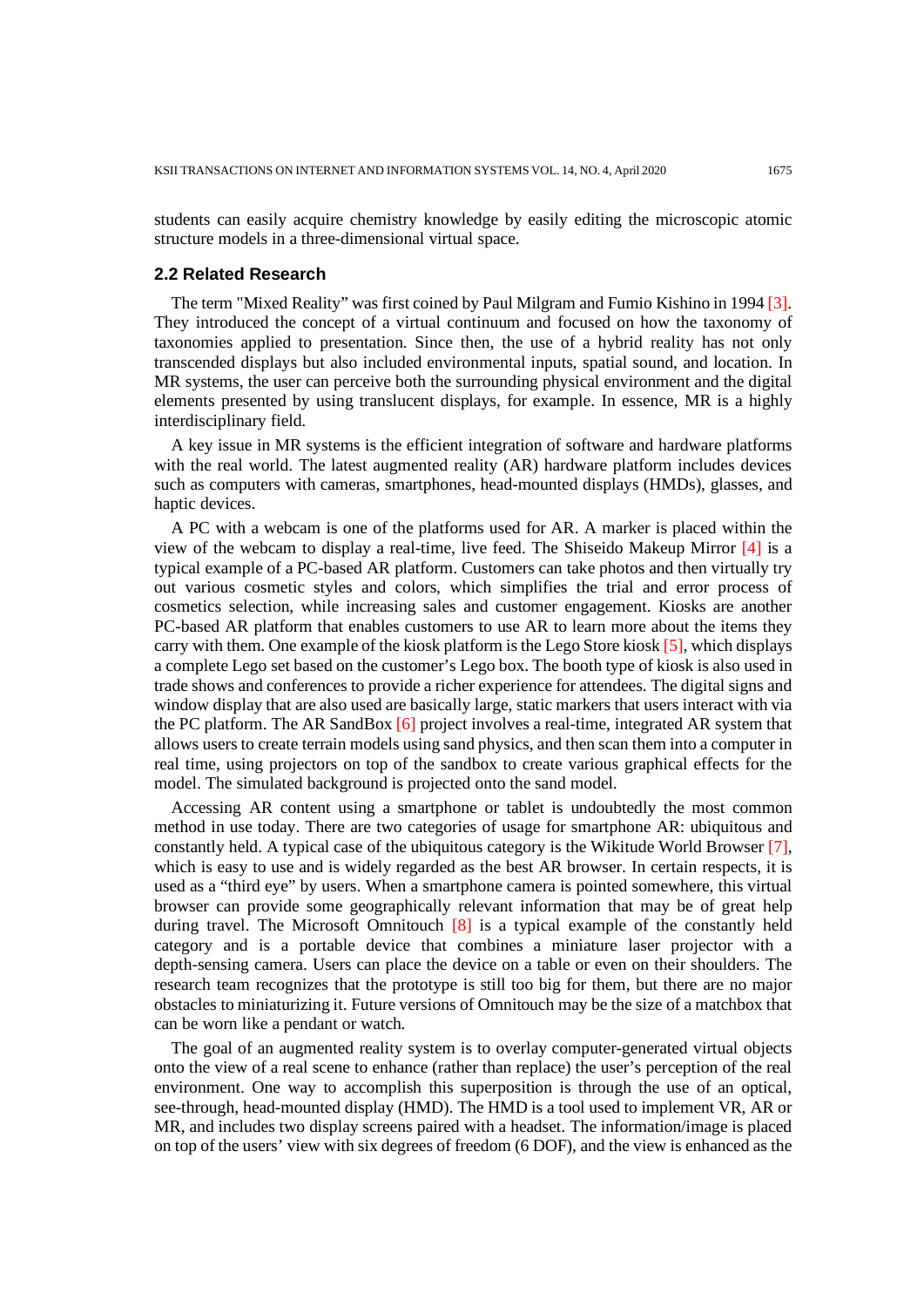user's head moves in any direction/angle. The Skully Helmet [9] is a helmet in which the display camera has a viewing angle of 180 degrees, so that a user can see visual blind spots on the left and right. The Skully Helmet also has a flat-panel display. Extensive road testing has been carried out to ensure the highest quality, functionality and safety. The Microsoft HoloLens [10] is Microsoft's first holographic, wearable, augmented reality computing device. The Microsoft HoloLens is completely self-contained, as it does not require cables, mobile phones, or a computer connection. The Microsoft HoloLens allows users to incorporate holographic images into their physical environments. The holographic lens consists of multiple sensors, advanced optics, and a custom holographic processing unit. The Daqri Smart Helmet [11] senses the surrounding area and draws a 3D environment map for real-time capture and recording of the working environment. Users only need to obtain relevant information through the display on the glasses. The Daqri Smart Helmet enhances the capabilities of people across industries by seamlessly connecting users to their work environments.

Another representative AR platform is AR glasses, but the related technologies are still not commonplace. However, the potential applications of AR glasses are increasing. It's quite possible that AR-enabled glasses will become as common as iPads and smartphones, allowing wearers to choose continuous AR feeds based on individual needs and preferences. The Google Glass [12] display is the most representative of AR eyewear products, and products such as Vuzix [13] also exist and are available for purchase. Over time, there better technology will be available at lower prices. Meta  $[14]$  has a focus that Google Glass does not have. Meta is developing the software application Meta Viewer, a visual application designed for Meta 2 HMD, which includes many features that allow users to interact with 3D CAD models in new ways, including 3D CAD Workflow collaboration and voice commands. Since it can open and visualize AR-ready, 3D CAD models, Meta Viewer is a leader in changing the product design and development workflow. ICIS [15] has a shape similar to ordinary glasses. The lens can display the information pushed to a phone. The device also features a camera, headphones, and speakers. Users can control the device using a touch panel because it does not have a large component, such as a camera. This smart eyewear promotes natural interaction because the user can control it with gestures. The Atheer One  $[16]$  is a smart device that delivers an immersive, 3D, virtual experience. It projects 3D images and interacts with natural gestures for 3D modeling, interactive games, and more. In addition, the Atheer One projects a 26-inch virtual screen at a distance of half an arm from the wearer. The device is compatible with an existing, 2D Android app that projects information on the front screen. Contact lenses that deliver images directly on the human eye [17] are also being developed for medical and military purposes. Google and Alcon are now developing a contact lens that can measure blood sugar from the glucose in tears so that diabetics do not have to endure the pain of needles. Finally, the virtual retina displays [18] under development project images directly onto a pilot's retina using lasers, monolithic optics, and minimal scanning equipment. The device allows the pilot to see both the surrounding airspace, and digital markers and images that appear to float in front of the pilot.

Haptic AR devices enable users to experience a more realistic environment that is enhanced by synthetic haptic interactions. The new AR feature of the Nintendo Wii U/PS4/Xbox [19] game tablet provides users with real-time, tactile feedback. When an HMD is combined with a PHANTOM stylus [20], the user can issue commands through touch and hand-space actions, and the PHANTOM stylus interacts with the augmented reality scene. When a Virtual Haptic Back (VHB) [21] system is combined with a PHANTOM stylus, a surgeon can clearly see human organs and body parts during a procedure, Moreover, this system can provide tactile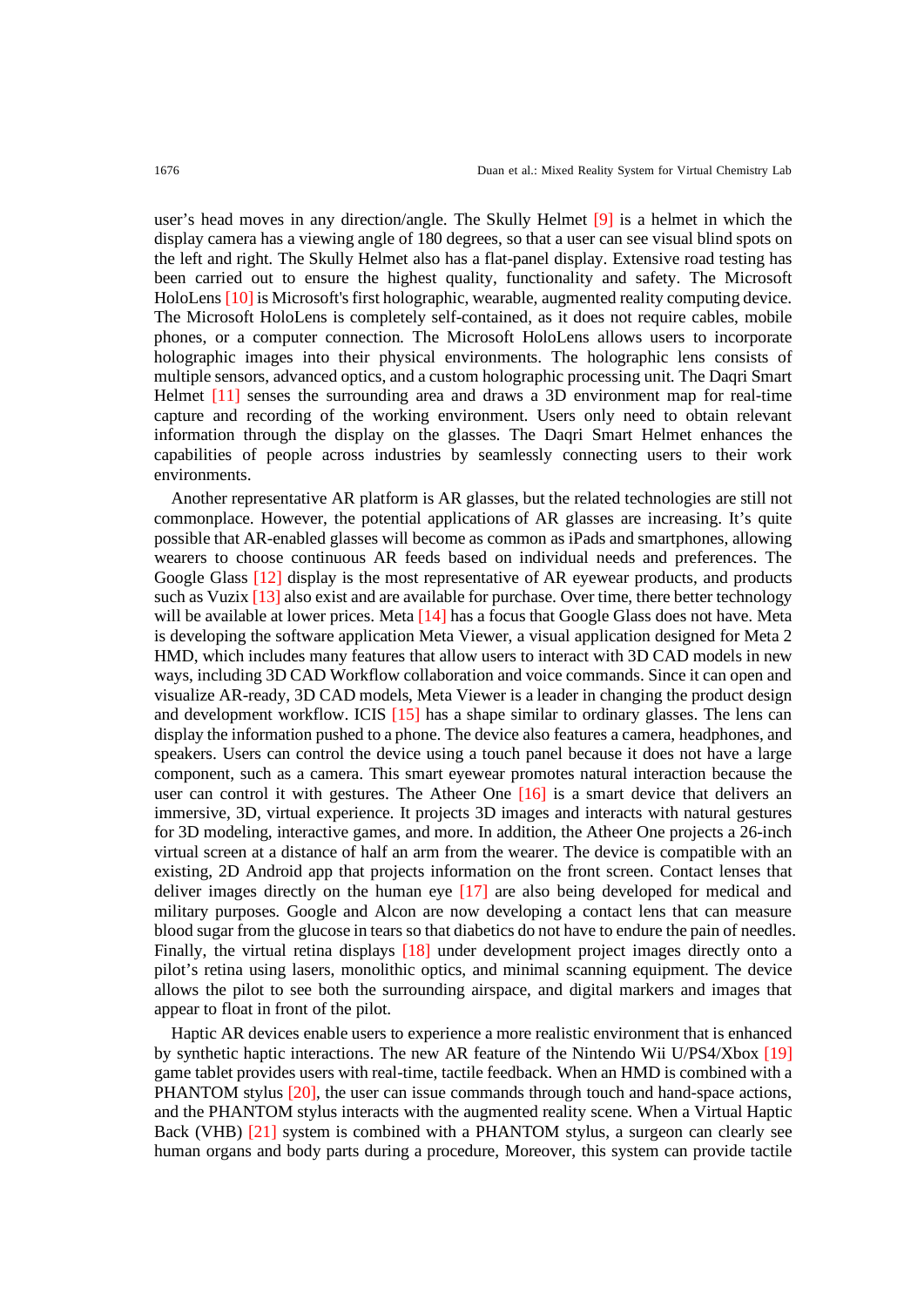feedback to the surgeon's fingers during cutting, removal, and device movements. Finally, Maestro AR [22] is also a medical application that uses robotic surgery simulation techniques to provide 3D virtual instruments for anatomical interactions in 3D video environments. In the introduction of the many virtual reality and augmented reality applications described above, we found that virtual reality using head-mounted devices can provide a very immersive environment, with accurate and convenient interaction for users. Augmented reality provides users with stereoscopic and intuitive viewing effects, as well as interactive experiences that are closer to natural interactions, such as direct manual operation. The mixed reality chemistry lab we hope to develop combines the advantages of both.

#### **2.3 MR device and application**

VR/AR devices are characterized by their ability to insert digital content into the real world as if it were really there. In this study, we have used three VR/AR devices that are able to create a sense of "presence" – hiding the physical world and replacing it with a digital experience, as shown in **Fig. 1**.



**Fig. 1.** Mixed reality device types [3]

When users are at the physical reality extreme of the reality-virtual reality spectrum, they remain present in their physical environment and are never made to believe they have left the real world. In the middle of the spectrum (fully mixed reality), users experience a perfect blend of the real world and the digital (virtual) world. When users are at the digital reality extreme of the spectrum, they experience a completely digital virtual environment and are unaware of what occurs in their surrounding physical environment. In this application, the environment is fully virtual, so we will introduce virtual reality devices next.

#### **2.3.1 VR devices**

Since 2014, the booming development of VR has produced Oculus, HTC Vive [23], Gear VR, and other systems. VR has evolved in three directions: VR connected to a PC, VR with mobile phones, and all-in-one VR devices. VR applications have become common in our lives in areas such as games, education, design, travel, and many other fields. In our proposed application, we use the Oculus VR suite as shown in **Fig. 2**, which has one HMD, two hand-controllers called "touch controllers" and two sensors, all of which are connected to a PC. The touch controllers are held in the hand to control and interact with the VR Chemistry Lab application. After this set of equipment is connected to a PC, a space of approximately **3x3** square meters is needed for users to stand and move. Each PC has a space in front of it. VR has three main characteristics: immersion, real-time interactivity, and imagination [24]. First,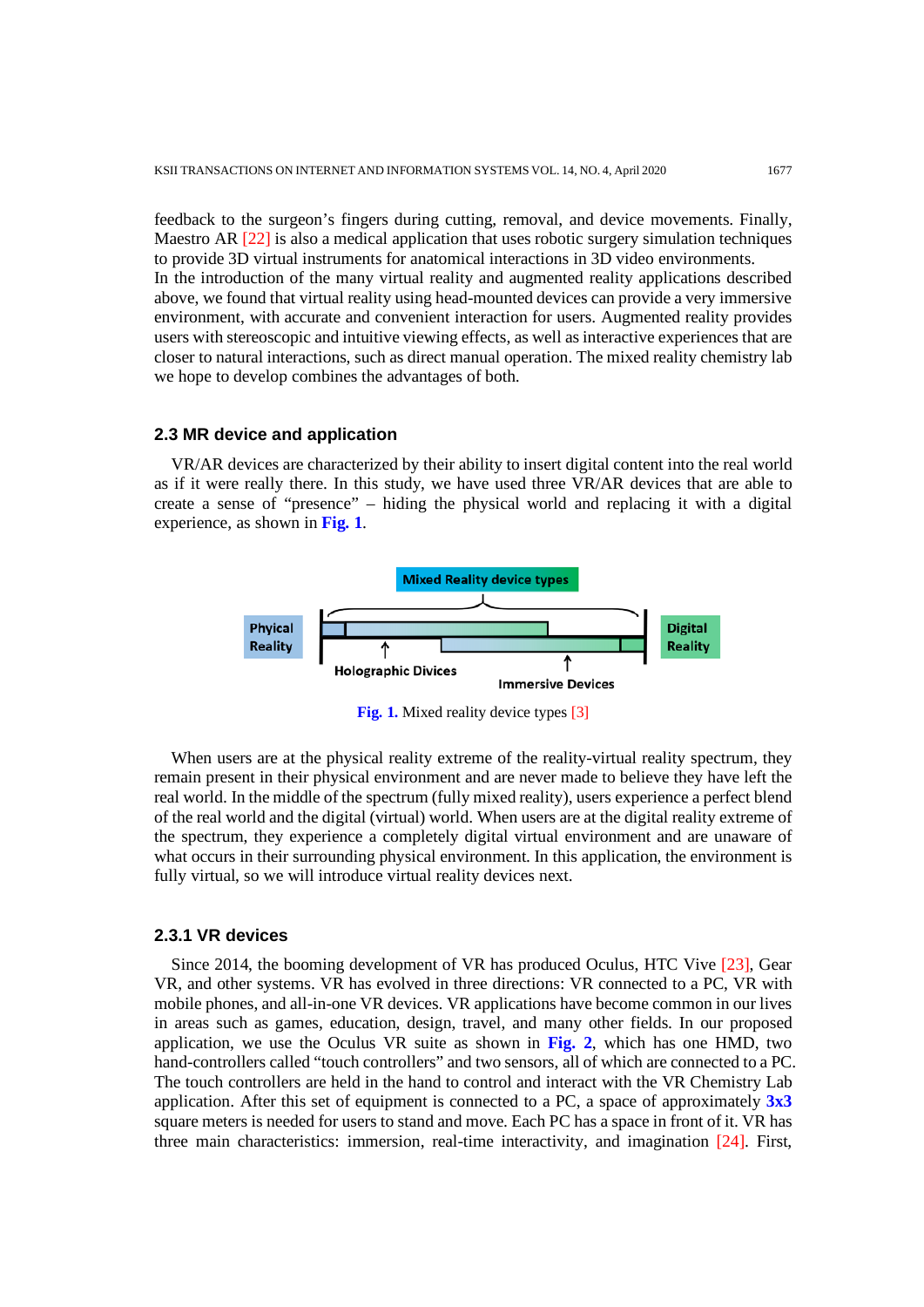immersion (or the so-called fusion) serves as the core feature of virtual reality that enables virtual reality systems and applications to stimulate users' sensory receptors in a way that is extensive, matching, peripheral, active, interactive, and informative [25]. The user can get a real sense of seeing, hearing, touching, and smelling as in the real world. Second, real-time interactivity is a basic requirement, in the same way that people interact with their real-world environments. Thus, a user's immersion will be disrupted if the interaction is unnatural or has a time delay. Third, imagination or creativity is the ideal purpose of VR. At the very beginning of a VR world, VR can be made to resemble real or non-existent things. With experience, users are be able to acquire new knowledge and ideas to help them establish new cognition.



**Fig. 2.** Oculus Rift HMD, hand-controllers, and two sensors [26]

#### **2.3.2 Leap Motion**

Leap Motion is a motion controller for PCs and Macs, which was released by Leap in 2013 [27]. Instead of replacing a keyboard, mouse, stylus or trackpad, the Leap Motion controller works in conjunction with these devices. With the Leap Motion software running, users simply plug the device into a Mac or PC and they're ready to go. With one finger, one can browse the web, read articles, flip through photos, and play music. Without using any brushes, users can draw, doodle, and design with their fingertips. Leap Motion is essentially a sensor that points upward, allowing users to control programs and play games by moving their hands in a created virtual space, as shown in **Fig. 3(a)**. In addition, the Leap Motion can visualize a user's hands as bones and display them in fluorescent color on the screen. The Leap Motion controller tracks all 10 fingers with an accuracy of up to 1/100 mm. The Leap Motion controller is far more precise than existing motion control techniques, and the Leap Motion controller tracks hand movements at more than 200 frames per second, which is why on-screen movements are perfectly synchronized with every move. Combined with VR split screen technology, the Leap Motion controller can be used in VR scenes, as shown in **Fig. 3(b)**.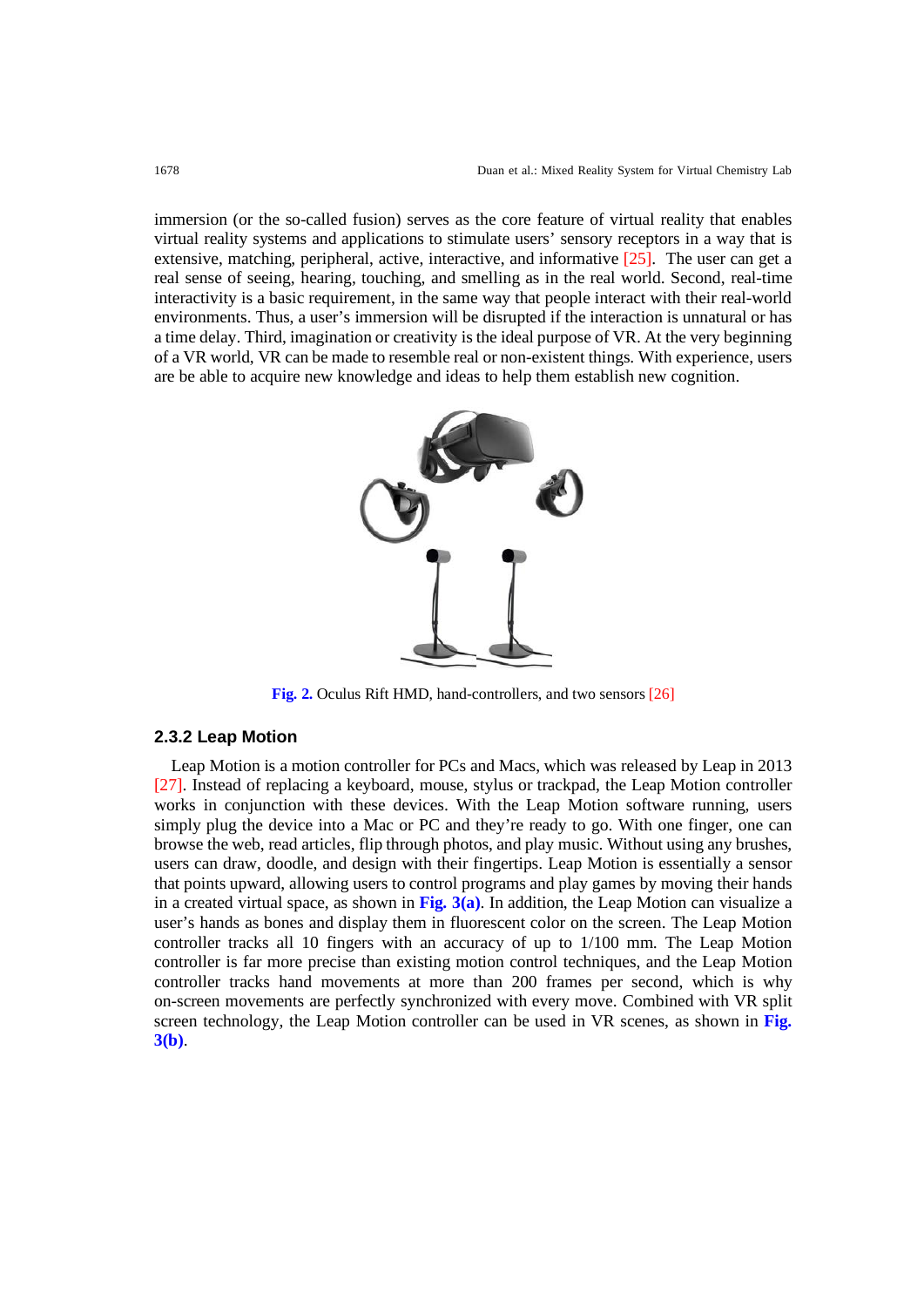

**Fig. 3.** Using Leap Motion to change VR scenes [27]

## **2.3.3 Google Cardboard**

Google has launched a cheap virtual reality device called Google Cardboard [28], which can turn Android phones into virtual reality devices.

The part that using cardboard, mobile phone and LeapMotion has three scenes, **Fig. 4(a)** is the main menu scene, that allow users choose the mode, **Fig. 4(b)(c)(d)** is the AR mode scene, here we use simple geometries as the Atomic structure model, users can see the structural model of the atom on the top of the paper in the physical world.



**Fig. 4.** The AR mode using Cardboard and LeapMotion

Although this method implements a mobile phone and a leapmotion connection, and the mobile phone has a certain mobility than the PC, it still cannot get rid of the PC. In my project, the application is directly run in Unity and connect to mobile phone with Unity Remote which is a downloadable app designed to help with Android, iOS and tvOS development. The app connects with Unity while you are running your project in Play Mode from the Unity Editor. When use Leap Motion as the interaction tool, users' hand is recognized as the **Fig. 5**. As the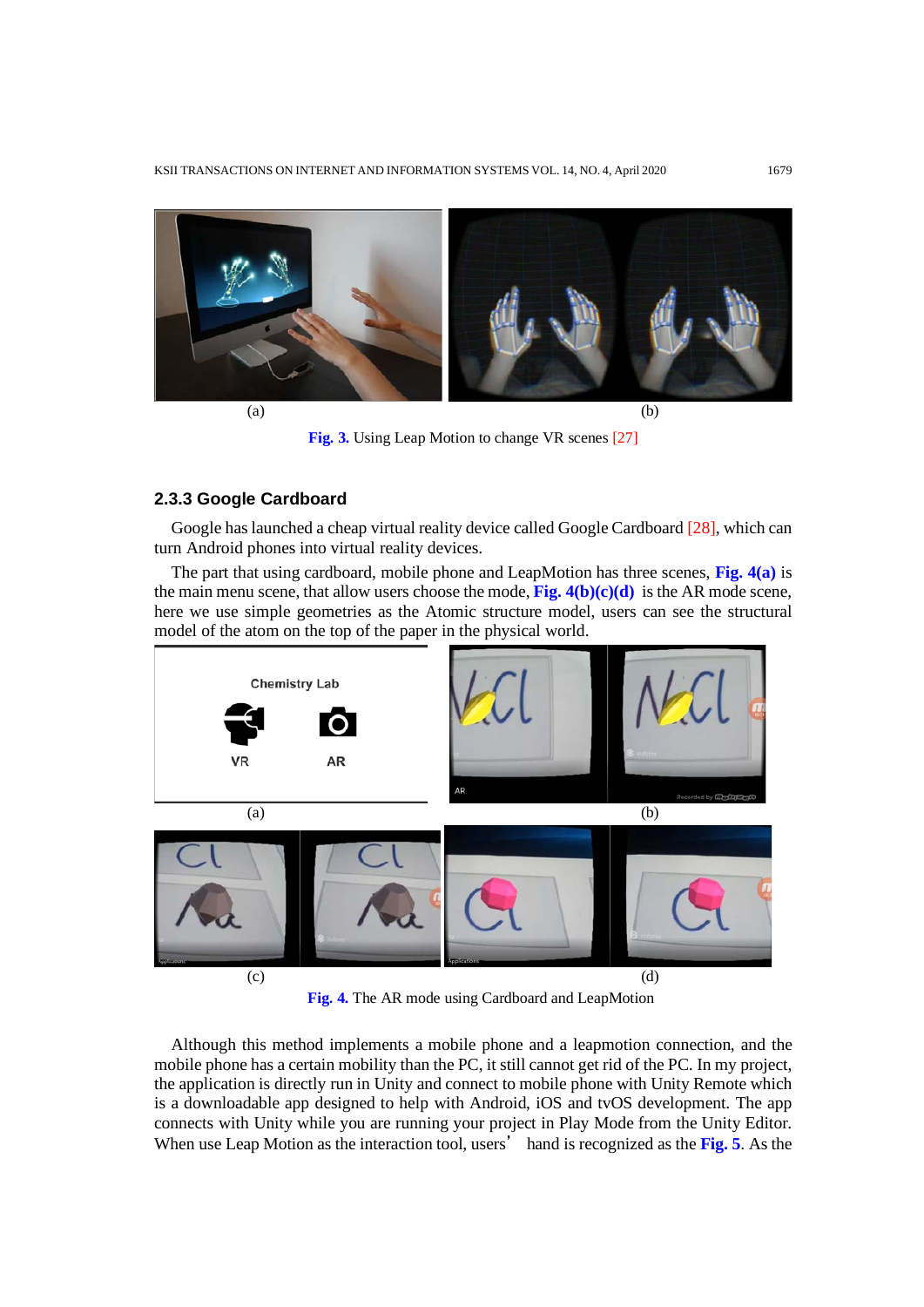interaction of Leap Motion is very natural and attractive, we combined Leap Motion and Cardboard to provide an immersion experience, as shown in **Fig. 5**.



**Fig. 5.** VR Scenes using Leap Motion (a)Connect Leap Motion and mobile phone to PC(b) Using Leap Motion to obtain VR scenes in this application

#### **2.4 MR chemistry lab using MR devices**

High risk and reagent consumption conditions caused by student unfamiliarity with a reagent, an apparatus, or experimental procedures are problems in traditional chemistry experiments conducted in educational environments. Potential safety problems have led to high risks in the traditional teaching of chemistry experiments. By using this application, students will be able to repeatedly simulate experimental procedures and guarantee the authenticity of experimental results, thus reducing the probability of risk and effectively improving their learning efficiency. VR can be used to make the simulation scenes more immersive, and thus it is expected to be used in the education and professional training of many subjects.

The MR Chemistry Lab is an educational experience in which students can simulate laboratory procedures and safety measures. Users are immediately immersed inside a VR laboratory and can use the Oculus HMD or Leap Motion to interact with the environment. In real lab procedures, lab procedure and safety guides are spread out across tables, and a great deal of lab equipment can be picked up, placed, thrown, or actually used. In a virtual experiment, students can perform simulated experiments in an environment that is the closest to a real environment, familiarize themselves with the experimental process, observe and record experimental phenomena, save reagents, minimize dangers, and finally, achieve the goal of anytime/anywhere learning.

The "magnesium ribbon combustion" is a simple experiment that provides an introduction to students regarding chemistry experiments.

#### **2.4.1 Background Knowledge for Chemistry Lab**

The experimental principles and reaction equations involved "magnesium ribbon combustion" are as follows: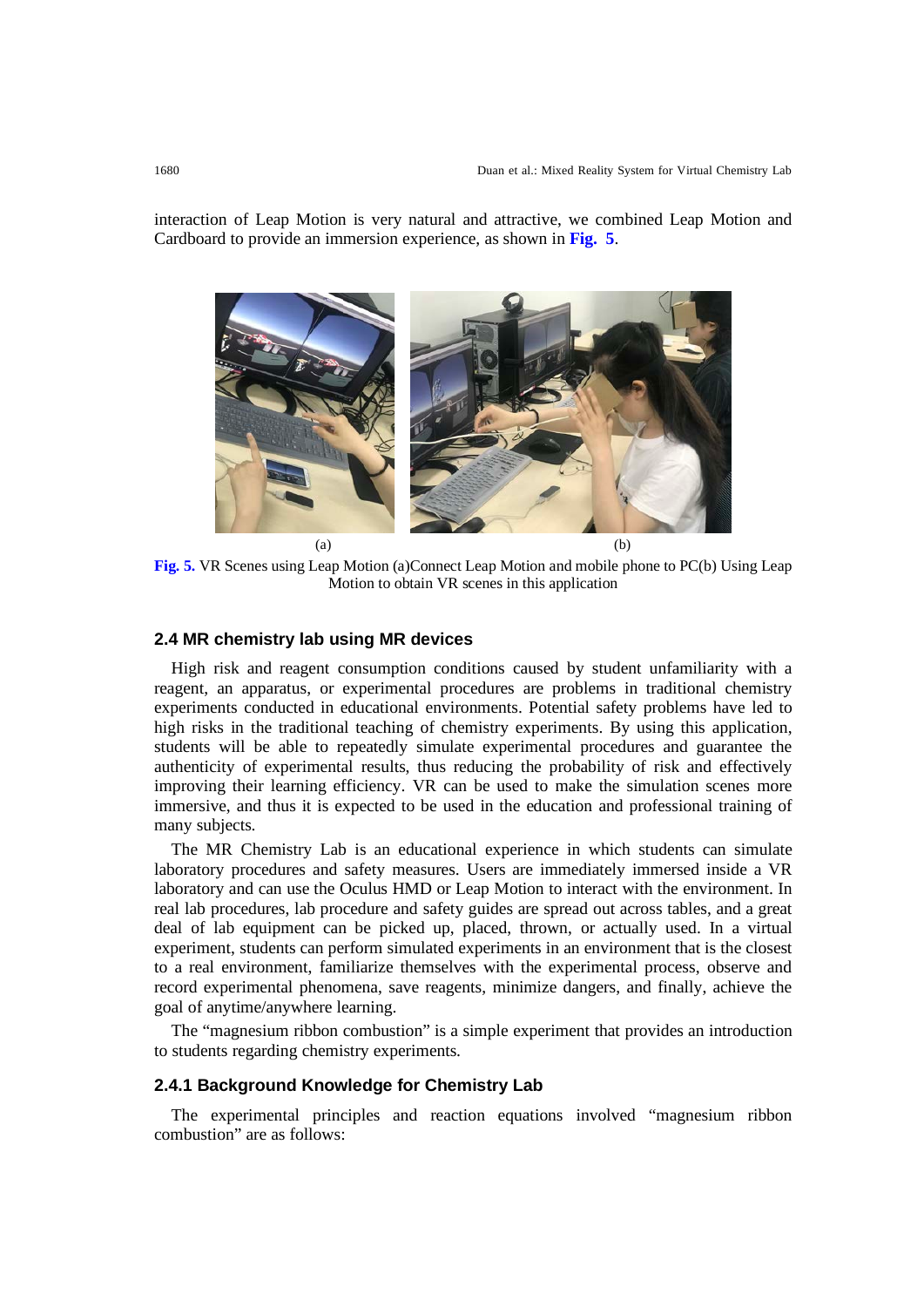

**Fig. 6.** Chemistry experiments

Equations:

 $2Mg + O_2 ==$  ignite === $2MgO$  (1)  $2Mg + CO_2 == C + 2MgO$  (2)  $3Mg + N_2 == Mg_3N_2$  (3)  $Mg + 2CH_3COOH = = (CH_3COO)_2Mg + H_2(\uparrow)$  (4)  $MgO+2CH_3COOH==(CH_3COO)_2Mg+H_2O$  (5)

As shown in **Fig. 6** and **Eq. (1), (2) and (3)**, when a magnesium ribbon is ignited under oxygen, carbon dioxide, nitrogen, magnesium oxide and magnesium nitride are generated. This chemical reaction occurs when a user puts the magnesium ribbon into the fire. The magnesium ribbon, which is ignited under oxygen, generates magnesium oxide and gives out a dazzling white light. The chemical reaction in **Eq.(4)** occurs when the unburned magnesium ribbon is put into acetic acid. The magnesium ribbon produces magnesium acetate and hydrogen in an acetic acid solution, which generates bubbles. **Eq.(5)** shows that magnesium oxide produces magnesium acetate and H2O in an acetic acid solution. This chemical reaction occurs when the burned magnesium ribbon is put into the acetic acid. The magnesium oxide produces magnesium acetate and water in an acetic acid solution. The proposed application is divided into the Main Scene and the ChemVR Scene. In the Main Scene, the main function is to select experiments and see the atomic structure models in a 3D mode, which is necessary in the selected experiment according to the periodic table, as shown in **Fig. 7**.



**Fig. 7.** Drag the element's atomic structure model to the front (a) Main UI scene (b) Pointing atom behavior(c) Dragging atom behaviors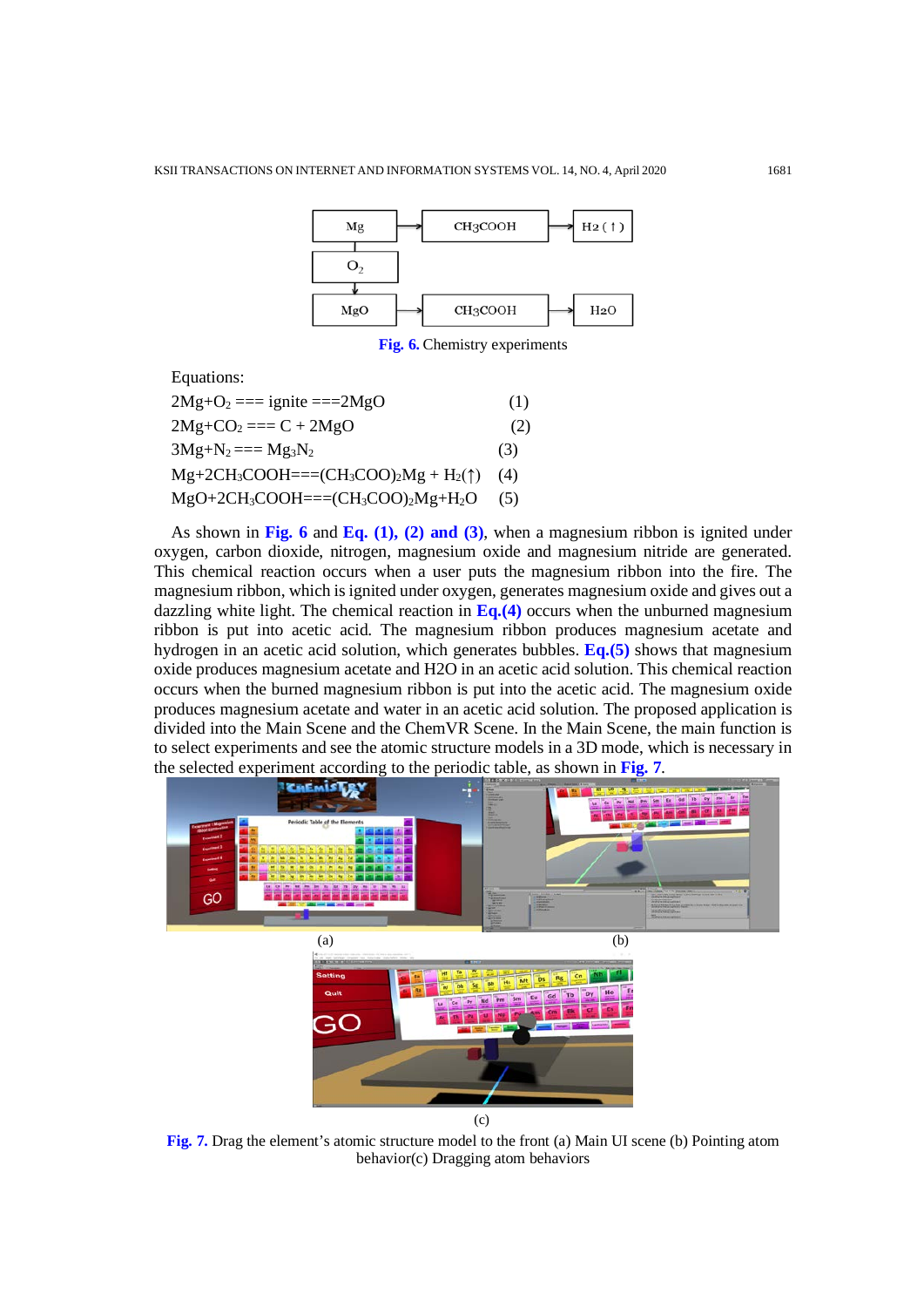#### **2.4.2 VR chemistry lab scene**

When users choose an experiment, the VR chemistry lab looks like a simple, real laboratory (as shown in **Fig. 8**) with laboratory furniture and experimental instruments on the table. In the magnesium ribbon combustion experiment, there is an alcohol lamp, beakers, magnesium strips, and so forth on the table.



**Fig. 8.** Laboratory table

# **3. Results and Discussion**

### **3.1 Experimental procedures**

The experimental environment for this study is an Intel(R) Xeon(R) CPU E3-1240 v3 @3.40GHz 3.40 GHz, 8GB RAM with Windows 10 (version 2017.1.1) personal (64 bit) of the Unity3D development engine. The experimental procedures that users can refer to in the experiment are as follows.

- 1. Choose the "Magnesium Ribbon Combustion" experiment in the Main Scene and click the "Go" button.
- 2. Read the guidelines or videos on the desk.
- 3. Take the match on the desk and put it on the alcohol lamp to light the alcohol lamp.
- 4. Take one of the two magnesium strips on the table and burn it on the alcohol lamp.
- 5. Watch and record the phenomena.
- 6. Put the burned magnesium strips in a beaker containing vinegar.
- 7. Put the other (unburned) magnesium strip in a beaker containing vinegar.
- 8. Watch and record the phenomena.
- 9. Extinguish the alcohol lamp by putting the cover on the flame.

#### **3.2 Experiment and evaluation**

This section presents the evaluation of the MR chemistry laboratory. This game demonstration of MR virtual chemistry laboratory education was developed for students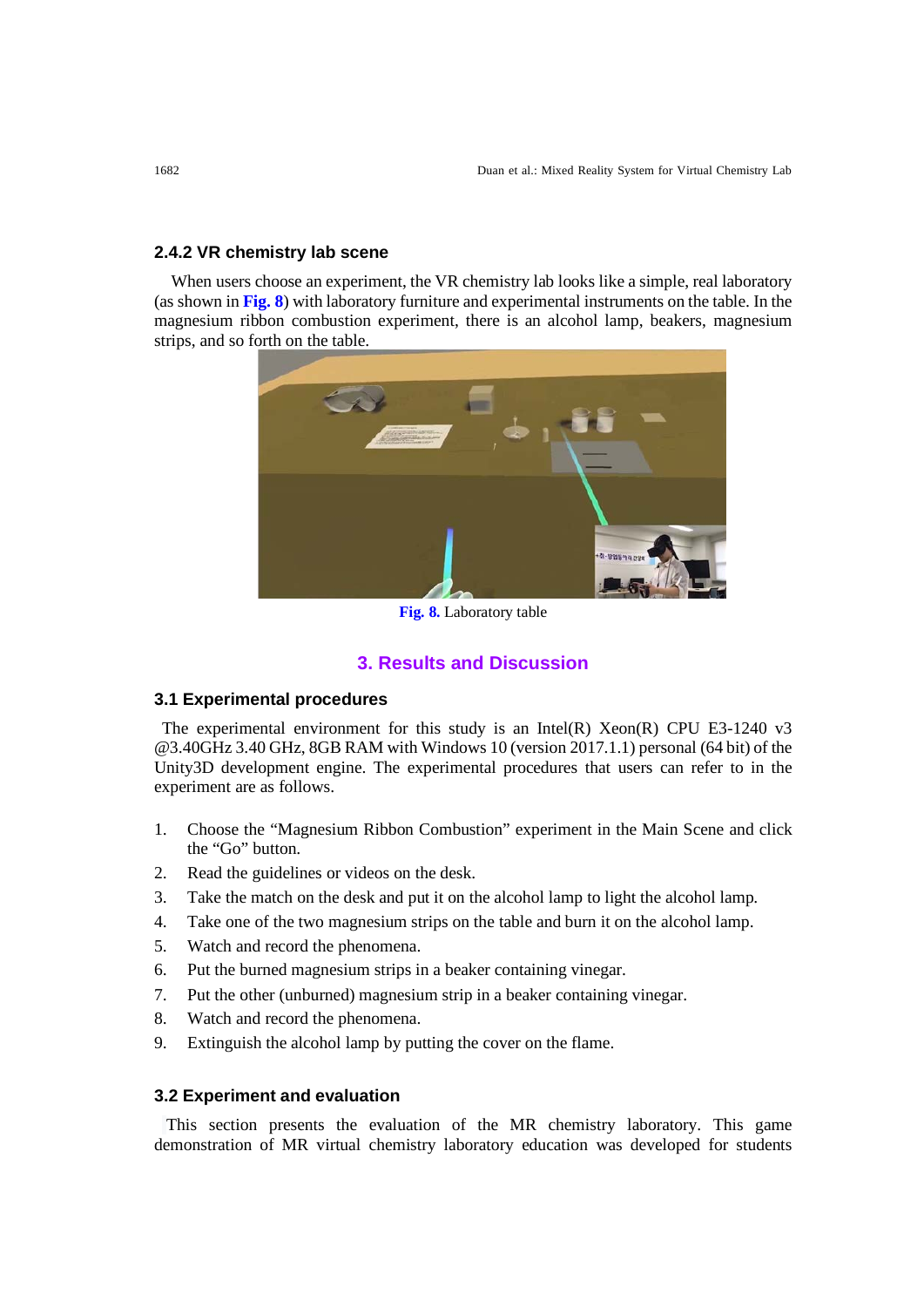engaged in chemistry. In an educational environment, students are expected to achieve the following goals:

1. To understand chemistry experiments, to learn to observe and record experimental phenomena, and to master basic chemistry research methods.

2. To observe and understand the atomic structures of different elements from different perspectives using the interaction between the handle and the model.

3. To become familiar with the experimental process. Before the actual experiment, the experimental process is rehearsed repeatedly in the virtual laboratory, especially for dangerous items and valuable reagents.

4. To stimulate student interest in chemistry and deepen their impression of reactions through repeated observation.

5. To cultivate students' scientific attitudes toward the objective facts of experiments and the need to be cautious and strict in discipline.

#### **3.3 Experimental subjects**

We chose 45 students from the Chemistry Department of PaiChai University to be experimental subjects. They were divided into three groups: two experimental groups and one reference group. The experimental group, the Oculus HMD experimental group, and the reference group all had 15 members each. Each group was mixed in terms of gender. In addition, two chemistry teachers also participated in the evaluation. Before the evaluation, under the guidance of the teachers, all the subjects needed to become familiar with the equipment and its operation.



**Fig. 9.** Students' experience and evaluate the process using Oculus

Four PCs were set up for the concurrent evaluations, and students queued to experience the system, as shown in **Fig. 9**.

#### **3.4 Experimental Results and Discussion**

Costello et al. [29] discussed the method to evaluate the MR application during use. The evaluation had four aspects: (a) task performance; (b) perception and cognition in the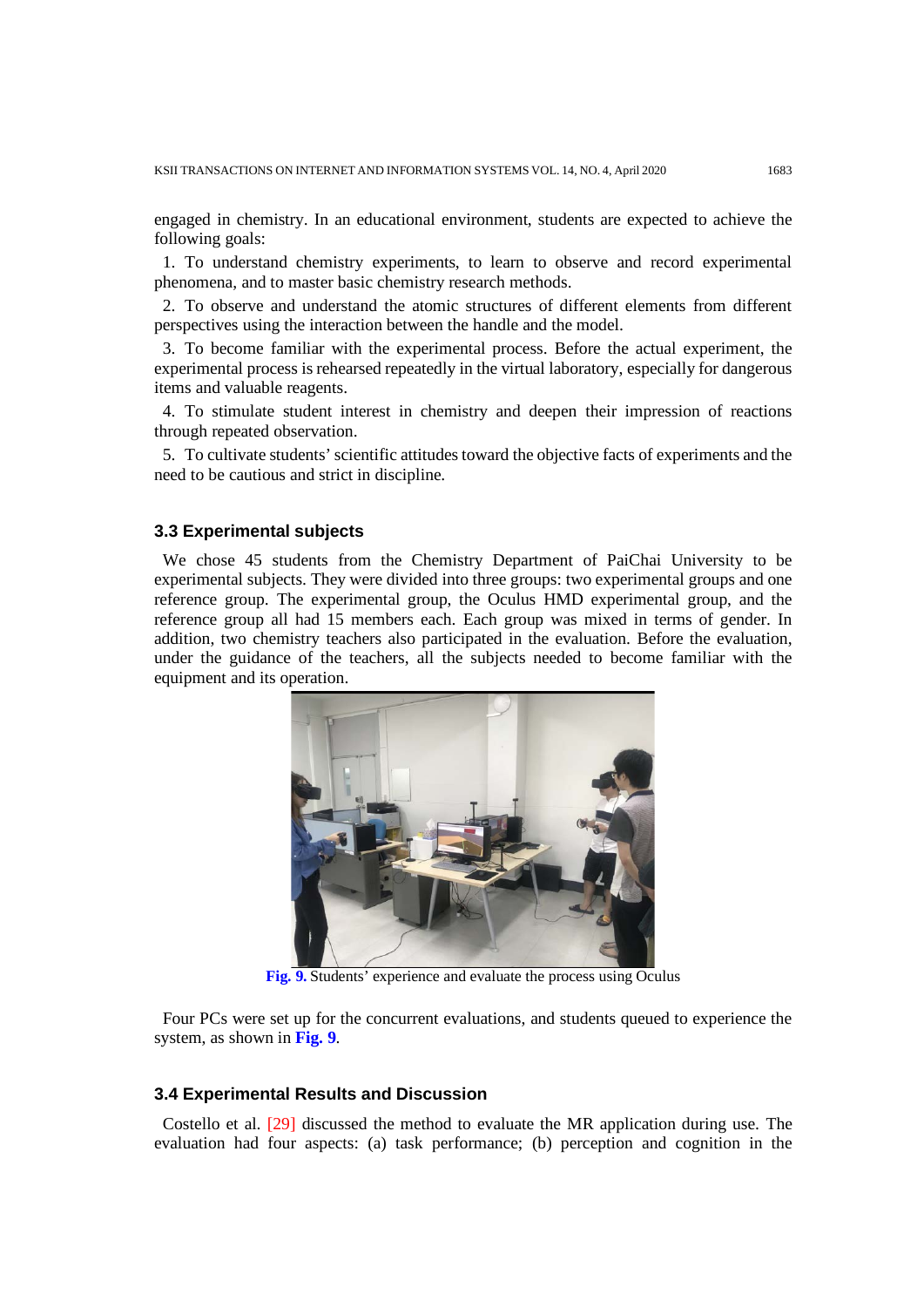orientation perception of users, depth perception and occlusion perception of objects in a scene of virtual and real fusion; (c) collaboration and interaction among multiple users; (d) the subjective feelings of users [30]. We evaluated the results from five perspectives corresponding to five gauge dimensions: hardware equipment, immersion, education, interaction and sense of control, and equipment learning time. The evaluation methods consisted of questionnaire surveys and interviews, and the result is shown in **Table 1**.

| Gauge<br>dimensions           | <b>Evaluation Result</b>                                         |                                                                                     |                                                                          |
|-------------------------------|------------------------------------------------------------------|-------------------------------------------------------------------------------------|--------------------------------------------------------------------------|
|                               | Leap Motion<br>Experimental group                                | Oculus HMD<br>Experimental group                                                    | Reference group                                                          |
| Hardware<br>equipment         | Relatively<br>inexpensive                                        | Expensive,<br>poor mobility                                                         | None                                                                     |
| Immersive                     | Relatively authentic                                             | Strong authentic                                                                    | To operate experim<br>ent after watching t<br>eachers' demonstrati<br>on |
| Educational<br>effect         | To repeatedly exer<br>cise the flow and<br>observe phenomena     | To repeatedly exerci<br>se flow, observe phe<br>nomena and deepen<br>impression     | Unimpressive                                                             |
| Interaction<br>accuracy       | Poor control sense,<br>Low accuracy of d<br>oing the Interaction | High accuracy of do<br>ing the Interaction;<br>dizziness after long<br>time wearing | None                                                                     |
| Equipment<br>learning<br>time | $30$ min                                                         | $30 \text{ min}$                                                                    | 0                                                                        |

**Table 1.** MR Chemistry Lab Evaluation Results

After the evaluation, scientific questionnaires and interviews were conducted with the students, and the respondents were invited to talk about their feelings after participating in the MR Chemistry Lab experiment. In the Leap Motion experimental group, 12 of 15 participants said that at first they were very interested in this device because they could see their hands on the screen and use them as in real life. However, they found that they often had to try several times to complete some very fine movements. In the Oculus experimental group, all participants said that the operation is very accurate. However, some of them felt dizzy after using it for a while. Six of the 15 participants said that wearing HMD devices makes them feel immersive, but the effects of the demonstration experiment are not realistic. Additionally, 12 said that using MR equipment helped them better observe and memorize the microscopic atomic structure because in a traditional class, it is difficult for students to develop a direct impression of the microscopic atomic structure from the teacher's simple display and because their knowledge, understanding, and memory might be at a low level. Teaching with MR-based software can also stimulate student enthusiasm, while the immersive environment allows students to be more focused. Compared with traditional teaching software, such as MS Power Point or Adobe Flash, the MR instrument helps to improving the operability of the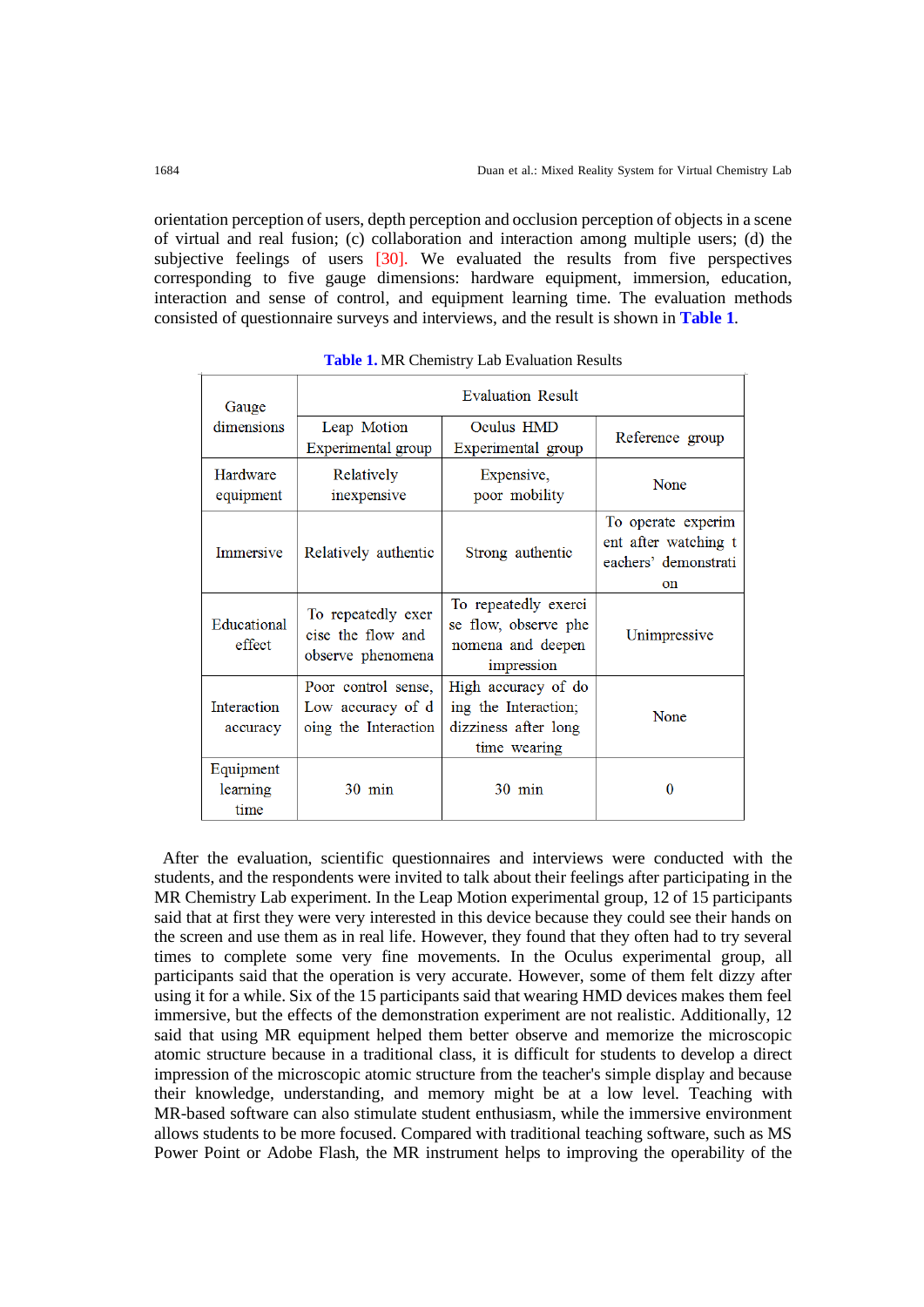experiment. The MR experiment cannot completely replace the real experiment. However, students can become familiar with the experimental process beforehand and avoid or reduce the probability of errors caused by an unfamiliar process. Most importantly, students do not need to worry about the safety of reagents and laboratory equipment, and the overuse of these. Therefore, repeated practice with the experimental process before the actual experiment will be of great benefit to actual experiments in the future.

Every coin has two sides. Our study also revealed some of the limitations of mixed reality implementations. In summary, the following are some important human factors in MR: 1) Delay. MR requires users to be able to interact with the system in real time, but system delay will directly affect interaction efficiency and task performance. 2) Location perception. Errors in registration technologies such as depth errors, orientation errors and masking errors will affect user judgment of the location of virtual objects. 3) Sense of reality. The sense of reality of the light, texture, materials and other factors of virtual objects will greatly affect a user's cognitive ability towards the virtual reality integration environment. If the display of the virtual object is very unrealistic, it will also affect the user experience and interaction efficiency. 4) Fatigue. Many head-mounted displays cause eye fatigue and make them unsuitable for long-term use. There are also problems in the long-term use of handheld displays.

## **4. Conclusions**

In spite of the limitations found in this MR application, this study clearly confirmed that a combination of virtual reality and augmented reality in education can improve teaching efficiency, at least when experiments are conducted. As far as we know, the aim of the traditional teaching mode is for teachers to impart knowledge to passive students. By contrast, the use of MR technology is a personalized, independent, and experiential teaching mode. With personalized teaching, each student can independently choose what to learn in the virtual environment at any time. In addition, the use of AR technology can turn static characters and pictures into three-dimensional images, thus improving the interactive experience. Microscope content is visualized in three dimensions, and abstract content is materialized. Moreover, simplifying complex learning content can better help students understand and memorize information [31]. The mixed reality technology also provides a virtual, immersive environment where students can satisfy their sense of experience and curiosity and improve their concentration [33]. In summary, an innovative method of imparting knowledge can greatly improve teaching efficiency, stimulate students' interest in learning, and enhance their learning efficiency. In the future, we plan to extend the relevance of our study to other chemistry subjects or virtual experiment fields to further advance education

### **References**

- [1] Weinbaum, S. G., "Pygmalion's spectacles. The Floating Press," 2012.
- [2] Observer Network News[. Article \(CrossRef Link\)](https://www.guancha.cn/politics/2018_12_26_484657.shtml)
- [3] Milgram, P., & Kishino, F., "A taxonomy of mixed reality visual displays," *IEICE TRANSACTIONS on Information and Systems*, 77(12), 1321-1329, 1994.
- [4] Javornik, A., Rogers, Y., Moutinho, A. M., & Freeman, R., " Revealing the shopper experience of using a "magic mirror" augmented reality make-up application," in *Proc. of Conference on Designing Interactive Systems, Association for Computing Machinery (ACM)*, Vol. 2016, pp. 871-882, 2016[. Article \(CrossRef Link\).](https://www.doi.org/10.1145/2901790.2901881)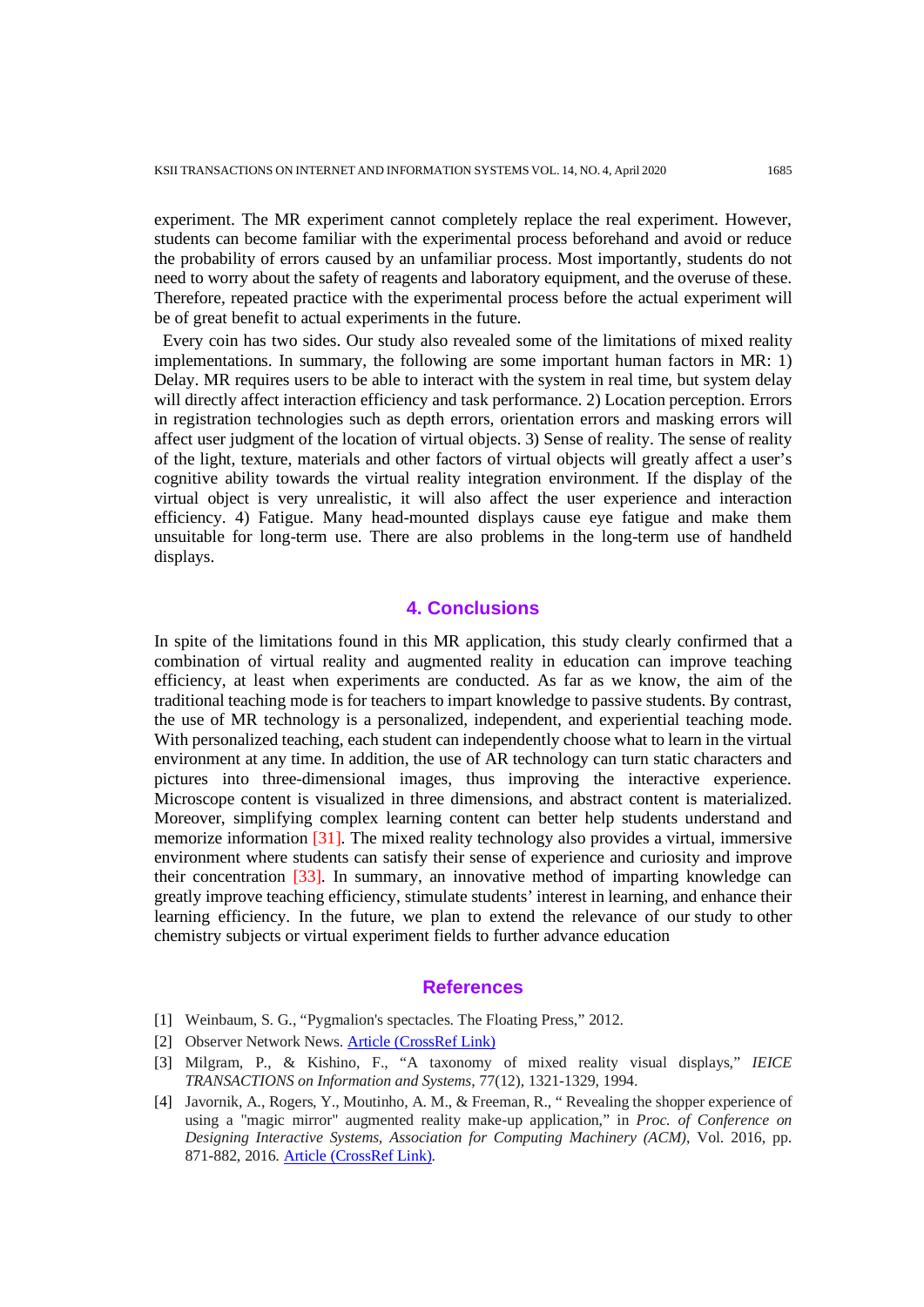- [5] Matos, N., Pereira, P., Grave, L., & Marcos, A., "ARK: Augmented Reality Kiosk," *Human-Computer Interaction–Theory and Practice*, 168-172, 2003.
- [6] Reed, S. E., Kreylos, O., Hsi, S., Kellogg, L. H., Schladow, G., Yikilmaz, M. B., ... & Sato, E., "Shaping watersheds exhibit: An interactive, augmented reality sandbox for advancing earth science education," *AGU Fall Meeting Abstracts*, 2014[. Article \(CrossRef Link\).](https://ui.adsabs.harvard.edu/abs/2014AGUFMED34A..01R/abstract)
- [7] Figueiredo, M., Cifredo-Chacón, M. Á., & Gonçalves, V., "Learning Programming and Electronics with Augmented Reality," in *Proc. of International Conference on Universal Access in Human-Computer Interaction, Springer, Cham*, pp. 57-64, 2016. [Article \(CrossRef Link\).](https://www.doi.org/10.1007/978-3-319-40238-3_6)
- [8] James Swanson, *MFS Launches Fund, Fund Action*, ISSN: 1054-5956, 2014.
- [9] Aiteanu, D., Hillers, B., & Graser, A., "A step forward in manual welding: demonstration of augmented reality helmet," in *Proc. of The Second IEEE and ACM International Symposium on Mixed and Augmented Reality, 2003, Proceedings IEEE*, pp. 309-310, 2003. [Article \(CrossRef Link\).](https://www.doi.org/10.1109/ISMAR.2003.1240734)
- [10] Microsoft HoloLens[. Article \(CrossRef Link\)](https://www.microsoft.com/en-us/hololens)
- [11] Lv, Z., Feng, L., Li, H., & Feng, S., "Hand free motion interaction on google glass," in *Proc. of SIGGRAPH Asia 2014 Mobile Graphics and Interactive Applications, ACM*, p. 21, 2014. [Article \(CrossRef Link\).](https://doi.org/10.1145/2669062.2669066)
- [12] Vuzix Augmented product. **Article (CrossRef Link)**
- [13] Meta 2 Development Kit. [Article \(CrossRef Link\)](https://docs.metavision.com/external/doc/latest/)
- [14] LAFORGE Shima. [Article \(CrossRef Link\)](https://laforgeoptical.com/)
- [15] ATHEER AiR. [Article \(CrossRef Link\)](https://atheerair.com/)
- [16] PARVIZ, B. A., "Augmented Reality in a Contact Lens," *IEEE*, 9, 1–5, 2010. [Article \(CrossRef Link\)](https://www.mendeley.com/catalogue/augmented-reality-contact-lens/)
- [17] Erik Viirre, Homer Pryor, Satoru Nagata, Thomas A. Furness III, "The virtual retinal display: a new technology for virtual reality and augmented vision in medicine," *Medicine Meets Virtual Reality: Art, Science, Technology: Healthcare (R) Evolution*, 50, 252-257, 1998. [Article \(CrossRef Link\).](https://doi.org/10.3233/978-1-60750-894-6-252)
- [18] Birliraki, C., Margetis, G., Patsiouras, N., Drossis, G., & Stephanidis, C., "Enhancing the Customers' Experience Using an Augmented Reality Mirror," in *Proc. of International Conference on Human-Computer Interaction, Springer, Cham*, pp. 479-484, 2016. [Article \(CrossRef Link\).](https://doi.org/10.1007/978-3-319-40542-1_77)
- [19] VR Interfaces Phantom. **Article (CrossRef Link)**
- [20] Saddik A. E., Orozco, M. Eid M. & Cha, J., "Multimedia Haptics," *Haptics Technologies, Springer*, 145-182, 2011[, Article \(CrossRef Link\).](https://link.springer.com/chapter/10.1007/978-3-642-22658-8_6)
- [21] Maestro AR. [Article \(CrossRef Link\)](https://mimicsimulation.com/maestro-ar/)
- [22] Vlachos, A., "Advanced VR rendering," in *Proc. of GDC 2015*, 1–3, 2015. [Article \(CrossRef Link\).](https://www.mendeley.com/catalogue/advanced-vr-rendering/)
- [23] Egger, Jan, et al., "HTC Vive MeVisLab integration via OpenVR for medical applications," *PloS one*, 12(3), e0173972, 2017.
- [24] Steuer, J., "Defining virtual reality: Dimensions determining telepresence," *Journal of communication*, 42(4), 73-93, 1992.
- [25] Ken B., "Inside the First VR Theme Park," *MIT Technology Review web*, May 2016. [Article \(CrossRef Link\).](https://www.technologyreview.com/s/544096/inside-the-first-vr-theme-park/)
- [26] Romli, R., Awang Abu Bakar, N. A., & Shiratuddin, M. F., "The Virtual Lab (Physics & Chemistry) for Malaysia's Secondary School," 2001. [Article \(CrossRef](http://researchrepository.murdoch.edu.au/7939/) Link).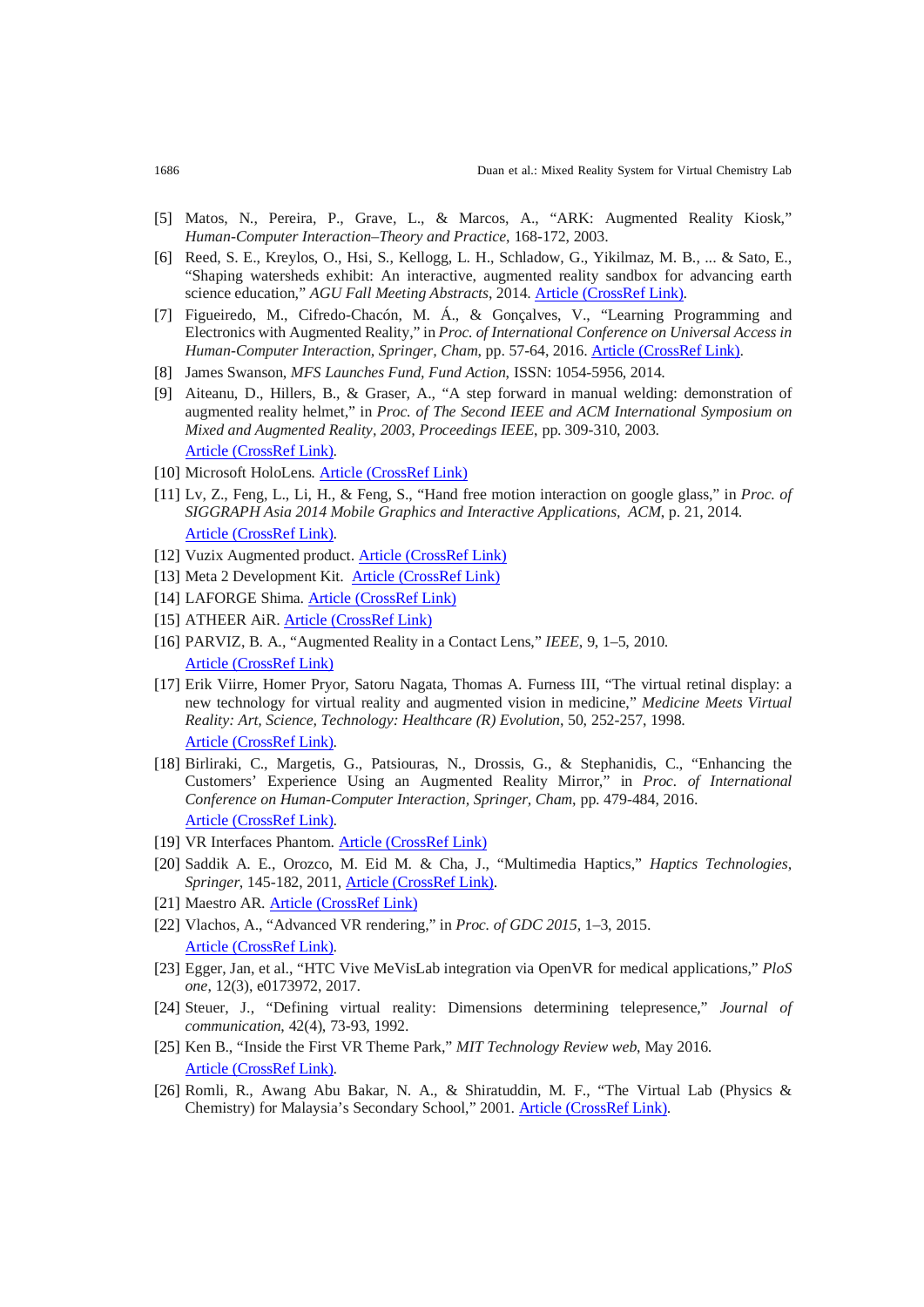- [27] Potter, L. E., Araullo, J., & Carter, L., "The leap motion controller: a view on sign language," in *Proc. of the 25th Australian computer-human interaction conference: augmentation, application, innovation, collaboration, ACM*, pp. 175-178, 2013.
- [28] Google, Google Cardboard Application Store. [Article \(CrossRef Link\).](https://arvr.google.com/cardboard/get-cardboard/)
- [29] Costello, M. L., & Slee, E. J., "Educational evaluation: alternative approaches and practical guidelines," *Evaluation & Program Planning*, 14(4), 415-417, 1997[, Article \(CrossRef Link\).](https://doi.org/10.1016/0149-7189(91)90029-G)
- [30] Hou, H. T., & Lin, Y. C., "The Development and Evaluation of an Educational Game Integrated with Augmented Reality and Virtual Laboratory for Chemistry Experiment Learning," in *Proc. of 2017 6th IIAI International Congress on Advanced Applied Informatics (IIAI-AAI), IEEE*, pp. 1005-1006, 2017[. Article \(CrossRef Link\).](https://doi.org/10.1109/IIAI-AAI.2017.14)
- [31] Li Lin He., "Case study of experimental accidents in middle school chemistry," *Chemistry education*, 15(1), 40-41, 1994.
- [32] Kim, Y., Hwang, E., & Rho, S., "Twitter news-in-education platform for social, collaborative, and flipped learning," *The Journal of Supercomputing*, 74(8), 3564-3582, 2018.
- [33] Kim, S. K., Kang, S. J., Choi, Y. J., Choi, M. H., & Hong, M., "Augmented-Reality Survey: from Concept to Application," *KSII Transactions on Internet & Information Systems*, 11(2), 2017.